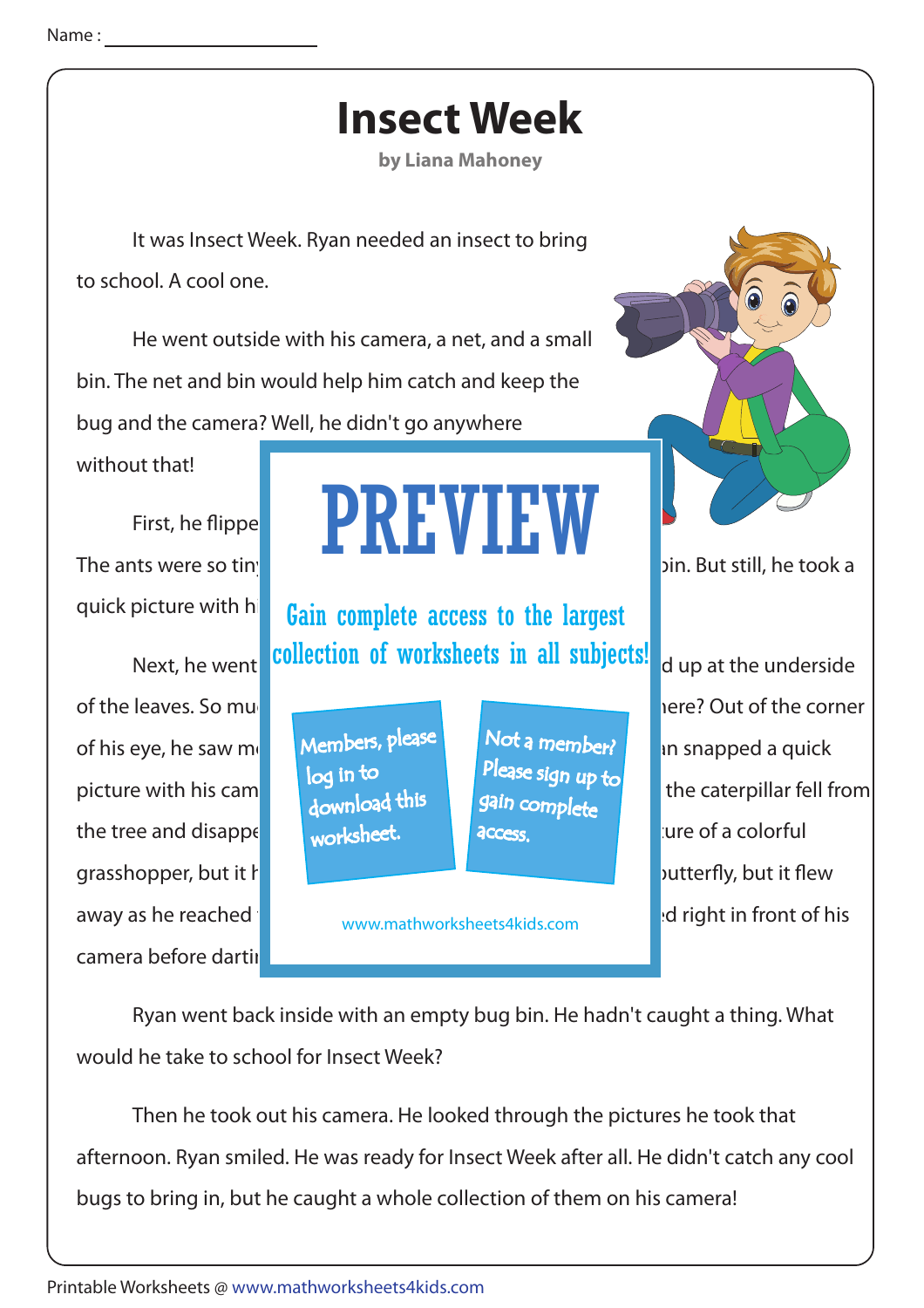| <b>Insect Week</b> |                                                                                                                                                                                                                                                                    |  |  |  |  |  |  |
|--------------------|--------------------------------------------------------------------------------------------------------------------------------------------------------------------------------------------------------------------------------------------------------------------|--|--|--|--|--|--|
| 1)                 | Which of the items does Ryan not carry on his insect-catching exercise?                                                                                                                                                                                            |  |  |  |  |  |  |
|                    | a camera b) a net c) a leaf<br>d) a bin<br>a)                                                                                                                                                                                                                      |  |  |  |  |  |  |
| 2)                 | What did Ryan need an insect for?                                                                                                                                                                                                                                  |  |  |  |  |  |  |
| 3)                 | Why did Ryan fa<br><b>PREVIEW</b>                                                                                                                                                                                                                                  |  |  |  |  |  |  |
| 4)                 | Gain complete access to the largest<br>collection of worksheets in all subjects!<br>Not a member?<br>Members, please<br>Please sign up to<br>log in to<br>What could Rya<br>download this<br>gain complete<br>worksheet.<br>access.<br>www.mathworksheets4kids.com |  |  |  |  |  |  |
| 5)                 | Read the below text. Which adjective best describes Ryan's feeling?<br>He looked through the pictures he took that afternoon. Ryan smiled. He was ready<br>for Insect Week after all.<br>disappointed<br>a)<br>b)<br>happy<br>curious<br>$\mathsf{C}$              |  |  |  |  |  |  |